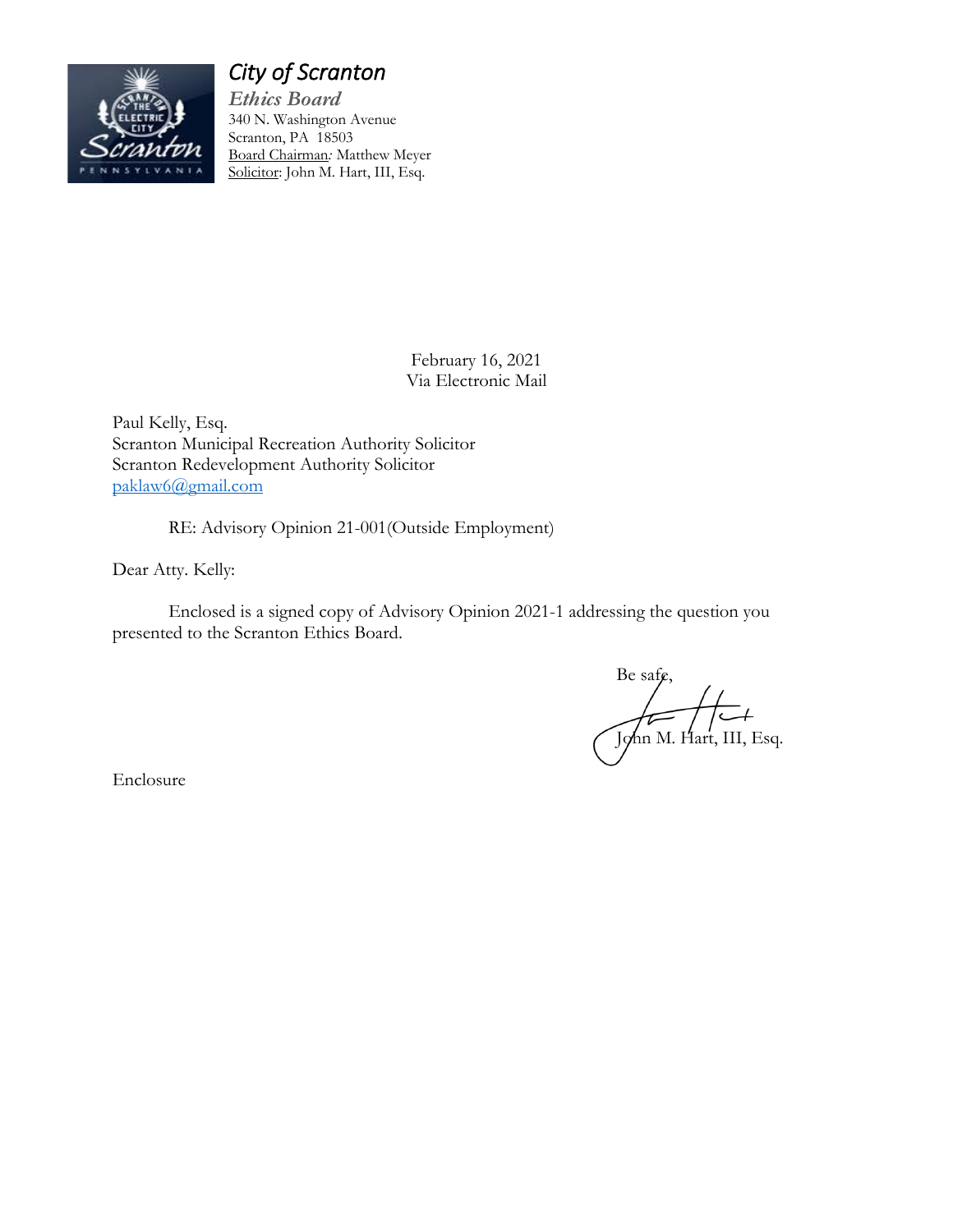### CITY OF SCRANTON – BOARD OF ETHICS ADVISORY OPINION 21-001 (Outside Employment)

### I. INTRODUCTION

The Board of Ethics ("Board") received an e-mail dated February 9, 2021 from Paul Kelly, Esquire, requesting an Advisory Opinion as to: (1) whether or not a current solicitor for a city authority may accept and serve as a campaign chairman for a candidate running for a City office in the upcoming primary election in May 2021?

# II. AUTHORITY

Section 8 of the City of Scranton Code of Ethics provides that the Board may render advisory opinions concerning matters of governmental ethics, shall consider questions as to ethical conduct, conflicts of interest and application of ethical standards set forth in the Code of Ethics. The Board hereby decides, by the publication of this Advisory Opinion, that the request for advisory opinion is proper and that the request for an advisory opinion on the matters set forth within Attorney Kelly's correspondence is within the scope of Section 8 of the Code of Ethics.

# III. FACTS

Per the February 9, 2021, correspondence from Attorney Kelly, currently the solicitor for both the Scranton Municipal Recreation Authority and the Redevelopment Authority, the Board was asked whether or not Atty. Kelly may accept a position as Campaign Chairman for a candidate who is running for a City Office in the upcoming primary election in May 2021.

# IV. ADVISORY OPINION

Attorney Kelly is to be commended for requesting this advisory opinion from the Board of Ethics, by fully remaining in accordance with the Code of Ethics, particularly section 6-15(B) which states in pertinent part, "Each official or employee of the City of Scranton must be constantly on guard against conflicts of interest."

Section 6-20(A)(1) of the Ethics Code enumerates actions that employees and officials of the City may not bid or have a material interest. One prohibited action is to "accept employment or engage in any business or professional activity which might reasonably be expected to require or induce the disclosure of confidential information acquired by the public officer or employee by reason of their official position".

Furthermore, Section 6-20(A)(3) addresses outside employment stating the following:

Outside employment. City officials or employees may accept, have, or hold any employment or contractual relationship with any individual, partnership, association, corporation (forprofit or nonprofit), utility or other organization, whether public or private, but only if the employment or contractual relationship does not constitute a conflict of interest or impair their efficiency.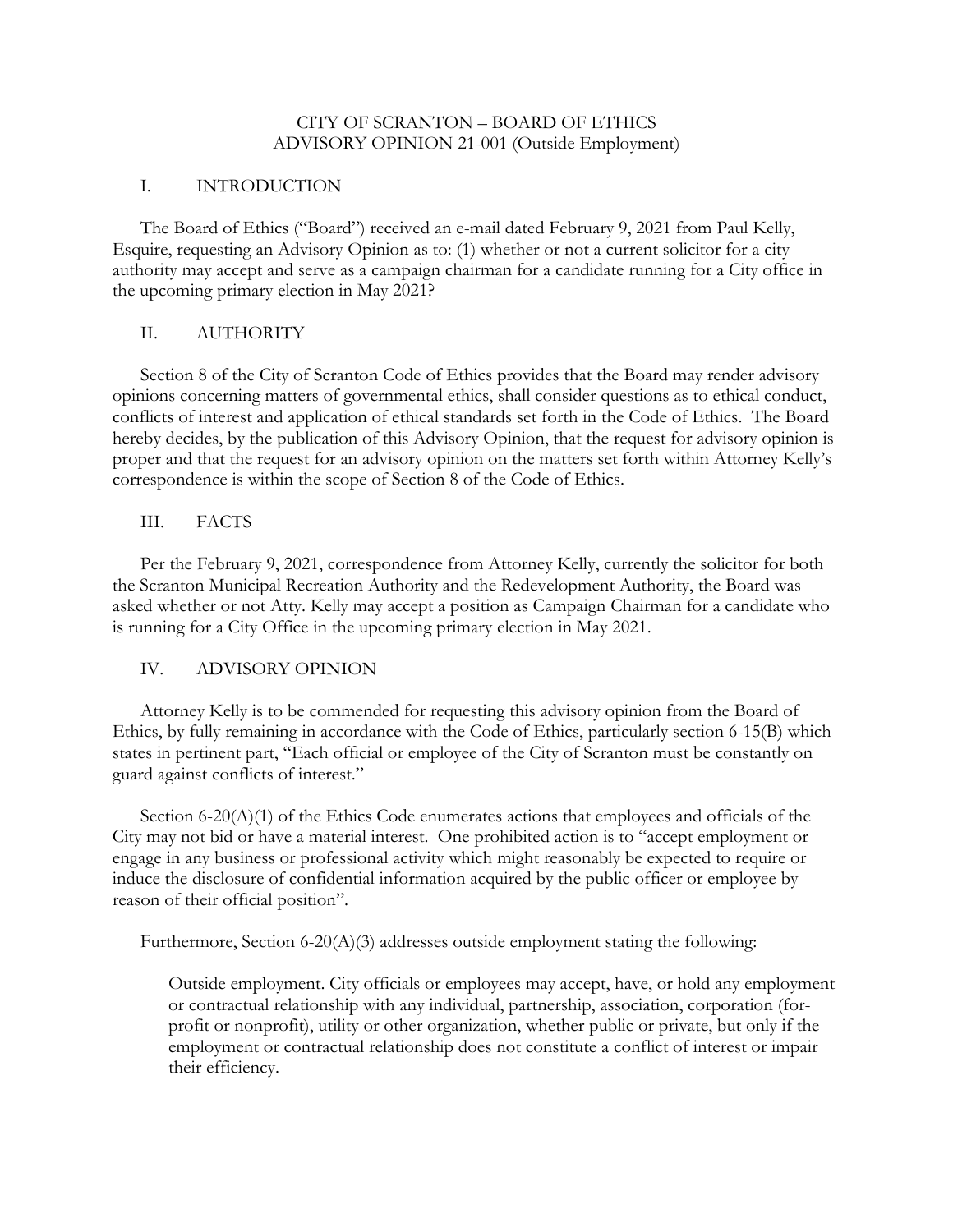The first issue presented is whether Attorney Kelly is subject to the provisions of Section 6-20 of the Code of Ethics. Section 6-20 addresses prohibitive behavior not to be conducted by every city employees and officials. Section 6-17 of the Code defines an employee as "Any individual receiving full-time salary or wages and benefits from the City of Scranton." Section 6-17 defines an official as "Any elected or appointed paid or unpaid member of the government of the City of Scranton, including without limitation members of any City boards, authorities, and commissions."

Attorney Paul Kelly is currently an appointed solicitor for both the Scranton Municipal Recreation Authority and the Scranton Redevelopment Authority. Attorney Kelly's position as solicitor for both Boards is by appointment, having been selected by the Boards to act as their solicitor. As such, Attorney Kelly would be considered an employee and/or official and is subject to the Code.

The next issue to be determined is whether or not Atty. Kelly may accept the outside employment that he has presented to the Board. The Code states this could be done provided that the employment or contractual relationship does not constitute a conflict of interest or impair their efficiency.

The Code of Ethics, in Section 6, contains a comprehensive list of prohibited behaviors too numerous to set forth in this Opinion. In reviewing the prohibitions that are explicitly stated in the Code, the Board finds no substantive, immediate or foreseeable conflict of interest that would prevent Atty. Kelly from accepting a position as committee chairman for a candidate in a City election.

While the Board finds no substantive, immediate or foreseeable conflict of interest in this outside employment, the Board would like to express concern about the potential for a future conflict of interest should a City official accept an outside position that may fall within the purview of the Code's enumerated prohibitions. The Board anticipates that should this ever occur, the City employee/official would seek the Board of Ethics' advise to avoid any potential conflicts of interest.

#### V. CONCLUSION

For the reasons set forth herein, it is the opinion of the Board of Ethics that there would be no conflict of interest if Atty. Kelly, who currently sits as solicitor for two City Authorities, were to accept a position as committee chairman for a candidate in the upcoming City election.

 $\text{By:}\qquad \qquad \frac{1}{\text{ID id4T6azztKRamakP9J7sbmXm}}$ **ID id4T6azZtKRamakP9J7sbmXm**

Matthew Meyer, Chairman

Adopted: \_\_\_\_\_\_\_\_\_\_\_\_\_, 2021